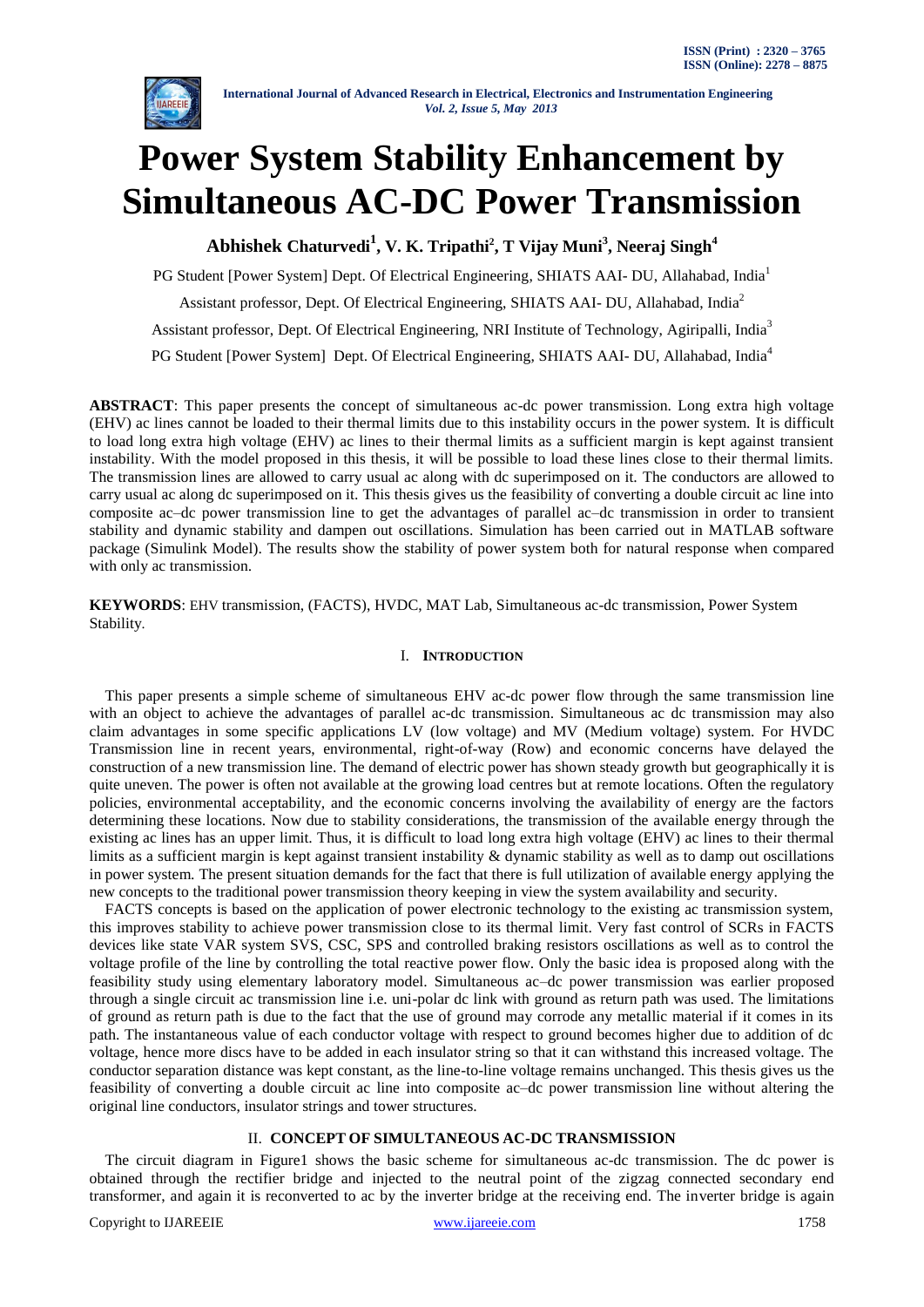

connected to the neutral of zigzag connected winding of the receiving end transformer. Fig. 1 depicts the basic model for simultaneous ac-dc power flow through a dual circuit ac transmission line. Line commutated 12-pulse rectifier bridge is used in conventional HVDC and the dc power is injected to the neutral point of the zig-zag connected secondary of sending end transformer and is recovered back to ac again by the line commutated 12-pulse bridge inverter at the receiving end side.



Figure: 1 Basic model for composite ac–dc transmission.

 The inverter bridge is also connected to the neutral of zig-zag connected winding of the receiving end transformer to recover back the dc current to the inverter. The dual circuit ac transmission line carriers both three-phase ac and dc power. Each conductor of each transmission line carries one third of the total dc current with ac current superimposed. Since the resistance is equal in all the three phases of secondary winding of zig-zag transformer and the three conductors of the line, the dc current is equally divided in all the three phases. The conductor of the second transmission line provides return path for the dc current to flow. The saturation of transformer due to dc current can be removed by using zig-zag connected winding at both ends. The fluxes produced by the dc current  $(\text{Id}/3)$  flowing through each winding of the core of a zig-zag transformer have equal magnitude and opposite in direction and hence cancel each other. At any instant of time the net dc flux becomes zero. Thus, the dc saturation of the core is removed. A reactor Xd with higher value is used to reduce harmonics in dc current. In the absence of third order harmonics or its multiple and zero sequence, under normal operating conditions, the ac current flow through each transmission line gets restricted between the zig-zag connected windings and the conductors of the transmission line. The presence of these components may only be able to produce negligible current through the ground due to higher value of Xd.



#### Fig 2: Equivalent circuit

 Assuming the usual constant current control of rectifier and constant extinction angle control of inverter, the equivalent circuit of the scheme under normal steady state operating condition is shown in Fig.2. The dotted line in the figure shows the path of ac return current only. Each conductor of the line carries  $(\text{Id}/3)$  along with the ac current per phase and the maximum values of rectifier and inverter side dc voltages are Vdro and Vdio respectively. The line parameters per phase of each line R, L and C. Rcr and Rci are the commutating resistances, and,  $\alpha$  is the firing angle and γ is the extinction angles of rectifier and inverter. The ground carries the full dc current Id only and each conductor of the line carries Id/3 along with the ac current per phase The expressions for ac voltage and current and the power equations in terms of A, B, C and D parameters of each line when the resistive drop in transformer winding and in the line conductors due to dc current are neglected can be written as Sending and voltage:

| DURING UR VORGEU.                                                                                      |     |
|--------------------------------------------------------------------------------------------------------|-----|
| $V_s = AV_R + BI_R$                                                                                    |     |
| Sending end current:                                                                                   |     |
| $I_s = CV_R + DI_R$                                                                                    |     |
| Sending end power:                                                                                     |     |
| $Ps + jQS = (-VSV'R)/B^* + (D*/B^*) Vs2$                                                               | (3) |
| Receiving end power:                                                                                   |     |
| $PR+jQR = (VS*VR)/B* - (A*/B*)VR2$                                                                     | (4) |
| The expressions for do current and the do nower, when the ac resistive drop in the line and transforme |     |

wer, when the ac resistive drop in the line and transformer are neglected,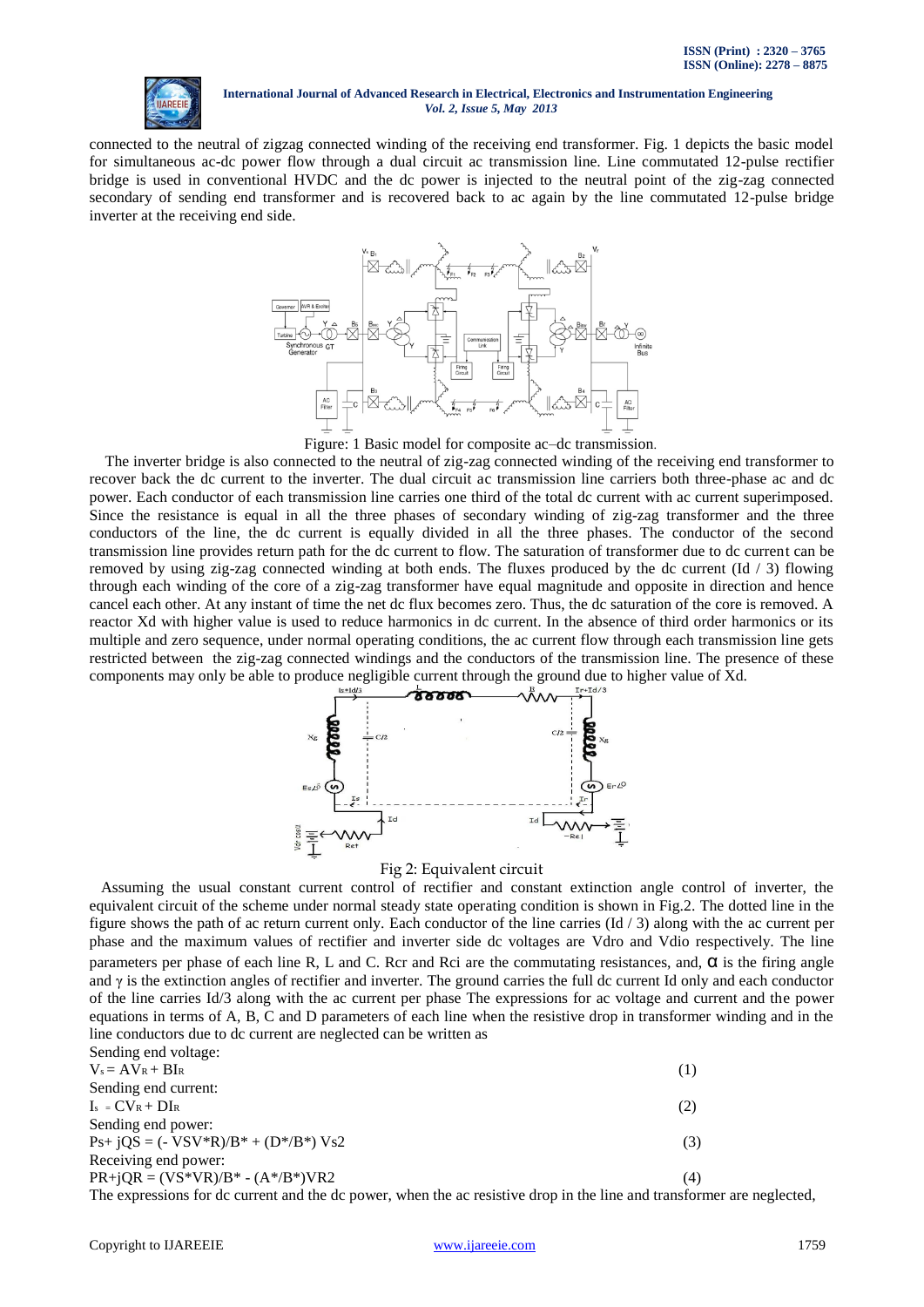

 $Pdi = Vdi \times Id$  (6)

Power in rectifier:  $Pdr = Vdr \times Id$  (7) Where R is the line resistance per conductor, Rcr and Rci commutating resistances,  $\alpha$  and  $\gamma$ , firing and extinction angles of rectifier and inverter respectively and Vdr and Vdi are the maximum dc voltages of rectifier and inverter side respectively. Values of Vdr and Vdi are 1.35 times line to line tertiary winding ac voltages of respective sides. Reactive powers required by the converters are:  $\text{Odi} = \text{Pdi} \tan \theta \tag{8}$  $Qdr = Pdr \tanh(r)$  (9)  $\cos\theta I = (\cos\gamma + \cos(\gamma + \mu i))/2$  (10)  $\cos\theta r = (\cos\alpha + \cos(\alpha + \mu r))/2$  (11) Where µI and µr are commutation angles of inverter and rectifier respectively and total active and reactive powers at the two ends are

| $Pst = Ps + Pdr$ and $Prt = PR + Pdi$                                                                            | (12) |
|------------------------------------------------------------------------------------------------------------------|------|
| $Qst = Qs + Qdr$ and $Qrt = QR + Qdi$                                                                            | (13) |
| Total transmission line loss is:                                                                                 |      |
| $PL = (Ps + Pdr) - (PR + Pdi)$                                                                                   | (14) |
| Ia being the rms ac current per conductor at any point of the line, the total rms current per conductor becomes: |      |
| I = sqrt (Ia2 + (Id/3)2) and PL $\cong$ 3I2R                                                                     | (15) |
| If the rated conductor current corresponding to its allowable temperature rise is Ith and                        |      |
| $Ia = X * Ith$ ; X being less than unity, the dc current becomes:                                                |      |
| $Id = 3 x$ (sart $(1-x2)$ ) Ith                                                                                  | (16) |

The total current I in any conductor is asymmetrical but two natural zero-crossings in each cycle in current wave are obtained for (Id/3Ia) <1.414.

The instantaneous value of each conductor voltage with respect to ground becomes the dc voltage Vd with a superimposed sinusoidally varying ac voltages having rms value Eph and the peak value being: Emax  $= V + 1.414$  Eph Electric field produced by any conductor voltage possesses a dc component superimposed with sinusoidally varying ac component. But the instantaneous electric field polarity changes its sign twice in cycle if (Vd/Eph)<1.414.Therefore, higher creepage distance requirement for insulator discs used for HVDC lines are not required. Each conductor is to be insulated for Emax but the line to line voltage has no dc component and ELL(max) = 2.45 Eph.

Therefore, conductor to conductor separation distance is determined only by rated ac voltage of the line. Assuming  $Vd/Eph = k$ 

 $Pdc/'Pac \neq (Vd * Id)/(3* Eph * Ia * cos T) = (k * sqrt(1-x2))/(x * cos T)$  (17)

Total power

 $Pt = Pdc + Pac = (1 + [k * sqrt (1-x2)]/(x * cosT)) * Pac$  (18)

Detailed analysis of short current ac design of protective scheme, filter and instrumentation network required for the proposed scheme is beyond the scope of present work, but preliminary qualitative analysis presented below suggests that commonly used techniques in HVDC/ac system may be adopted for this purposes. In case of fault in the transmission system, gate signals to all the SCRs are blocked that to the bypass SCRs are released to protect rectifier and inverter bridges. CBs are then tripped at both ends to isolate the complete system. As mentioned earlier, if (Id3Ia) <1.414, CBs connected at the two ends of transmission line interrupt current at natural current zeroes and no special dc CB is required. To ensure proper operation of transmission line CBs tripping signals to these CBs may only be given after sensing the zero crossing of current by zero crossing detectors. Else CB's connected to the delta side of transformers (not shown in figure1) may be used to isolate the fault. Saturation of transformer core, if any, due to asymmetric fault current reduces line side current but increases primary current of transformer. Delta side CBs designed to clear transformers terminal faults and winding faults, clear these faults easily.

Proper values of ac and dc filters as used in HVDC system may be connected to the delta side and zigzag neutral respectively to filter out higher harmonics from dc and ac supplies. However, filters may be omitted for low values of Vd and Id. At neutral terminals of zigzag winding dc current and voltages may be measured by adopting common methods used in HVDC system. Conventional cvts as used in EHV ac lines are used to measure ac component of transmission line voltage. Superimposed dc voltage in the transmission line does not affect the working of cvts. Linear couplers with high air-gap core may be employed for measurement of ac component of line current as dc component of line current is not able to saturate high air-gap cores. Electric signal processing circuits may be used to generate composite line voltage and current wave-forms from the signals obtained for dc and ac components of voltage and current. Those signals are used for protection and control purposes.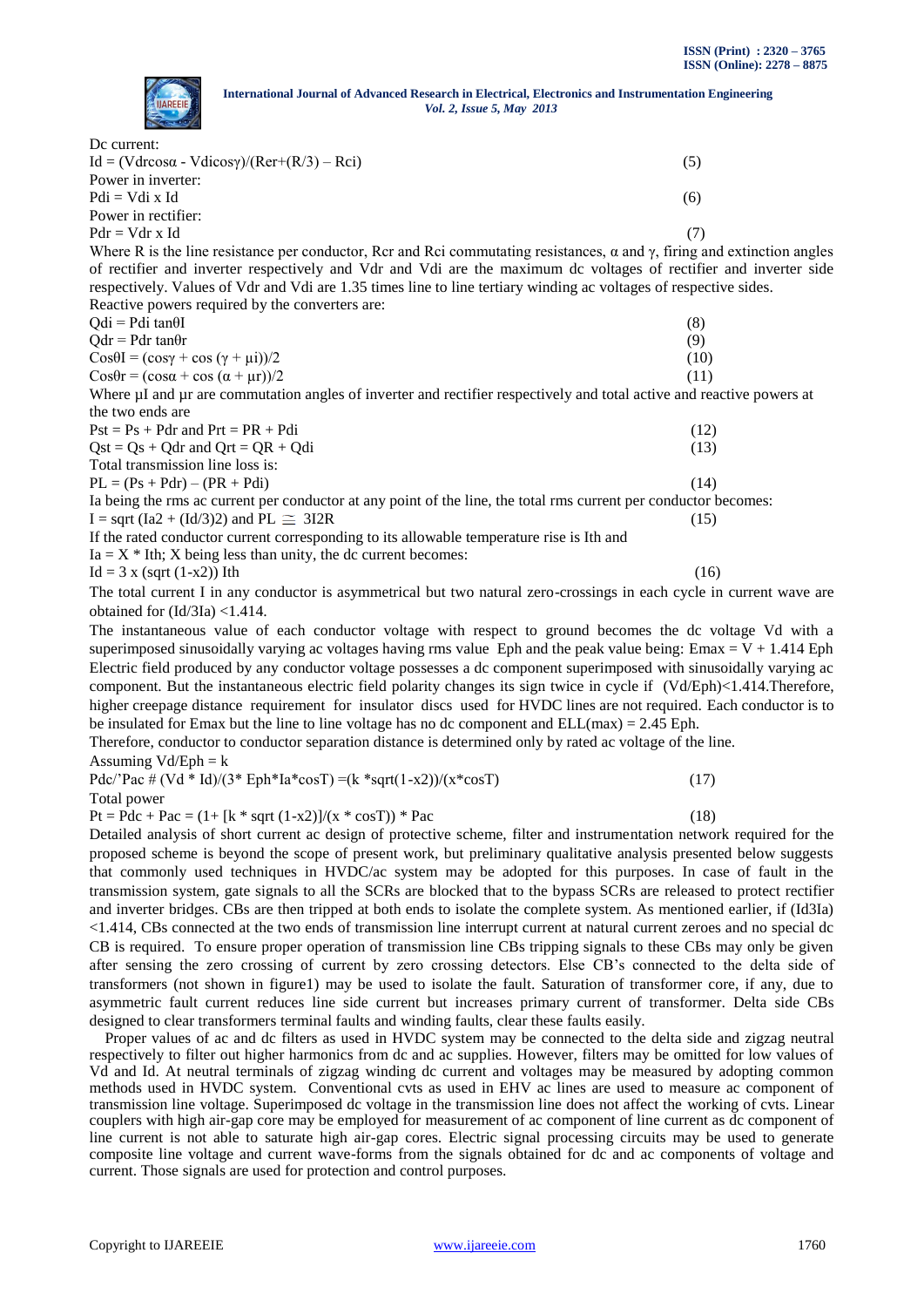

# **III. SELECTION OF TRANSMISSION VOLTAGE**

 The instantaneous value of each conductor voltage with respect to ground becomes more in case of simultaneous acdc transmission system by the amount of the dc voltage superimposed on ac and more discs are to be added in each string insulator to withstand this increased dc voltage. However, there is no change required in the conductor separation distance, as the line-to-line voltage remains unaltered. Therefore, tower structure does not need any modification if same conductor is used. Another possibility could be that the original ac voltage of the transmission be reduced as dc voltage is added such that peak voltage with respect to ground remains unchanged. Therefore, there would be no need to modify the towers and insulator strings.

**a)Controllability of Power Systems** To illustrate that the power system only has certain variables that can be impacted by control, we have considered here the power-angle curve, shown in Figure 3. Although this is a steady-state curve and the implementation of FACTS is primarily for dynamic issues, this illustration demonstrates the point that there are primarily three main variables that can be directly controlled in the power system to impact its performance.



 $Fig - 3$ . Illustration of controllability of power systems

These are:

- Voltage
- Angle
- Impedance

We can also infer the point that direct control of power is a fourth variable of controllability in power systems. With the establishment of "what" variables can be controlled in a power system, the next question is "how" these variables can be controlled. The answer is presented in two parts: namely conventional equipment and FACTS controllers.

# **Examples of Conventional Equipment For Enhancing Power System Control**

- Series Capacitor -Controls impedance
- Switched Shunt-Capacitor and Reactor Controls voltage
- Transformer LTC -Controls voltage
- Phase Shifting Transformer -Controls angle
- Synchronous Condenser -Controls voltage
- Special Stability Controls-Focuses on voltage control but often include direct control of power

# **Example of FACTS Controllers for Enhancing Power System Control**

- Static Synchronous Compensator (STATCOM) -Controls voltage
- Static VAR Compensator (SVC) -Controls voltage
- Unified Power Flow Controller (UPFC)
- Inter-phase Power Flow Controller (IPFC)
- Static Synchronous Series Controller (SSSC) Each of the above mentioned controllers have impact on voltage, impedance and/or angle (and power)
- Thyristor Controlled Series Compensator (TCSC)-Controls impedance

# **B) Benefits of utilizing FACTS devices**

The benefits of utilizing FACTS devices in electrical transmission systems can be summarized as follows

- •Better utilization of existing transmission system assets
- •Increased transmission system reliability and availability
- •Increased dynamic and transient grid stability and reduction of loop flows
- •Increased quality of supply for sensitive industries
- •Environmental benefits Better utilization of existing transmission system assets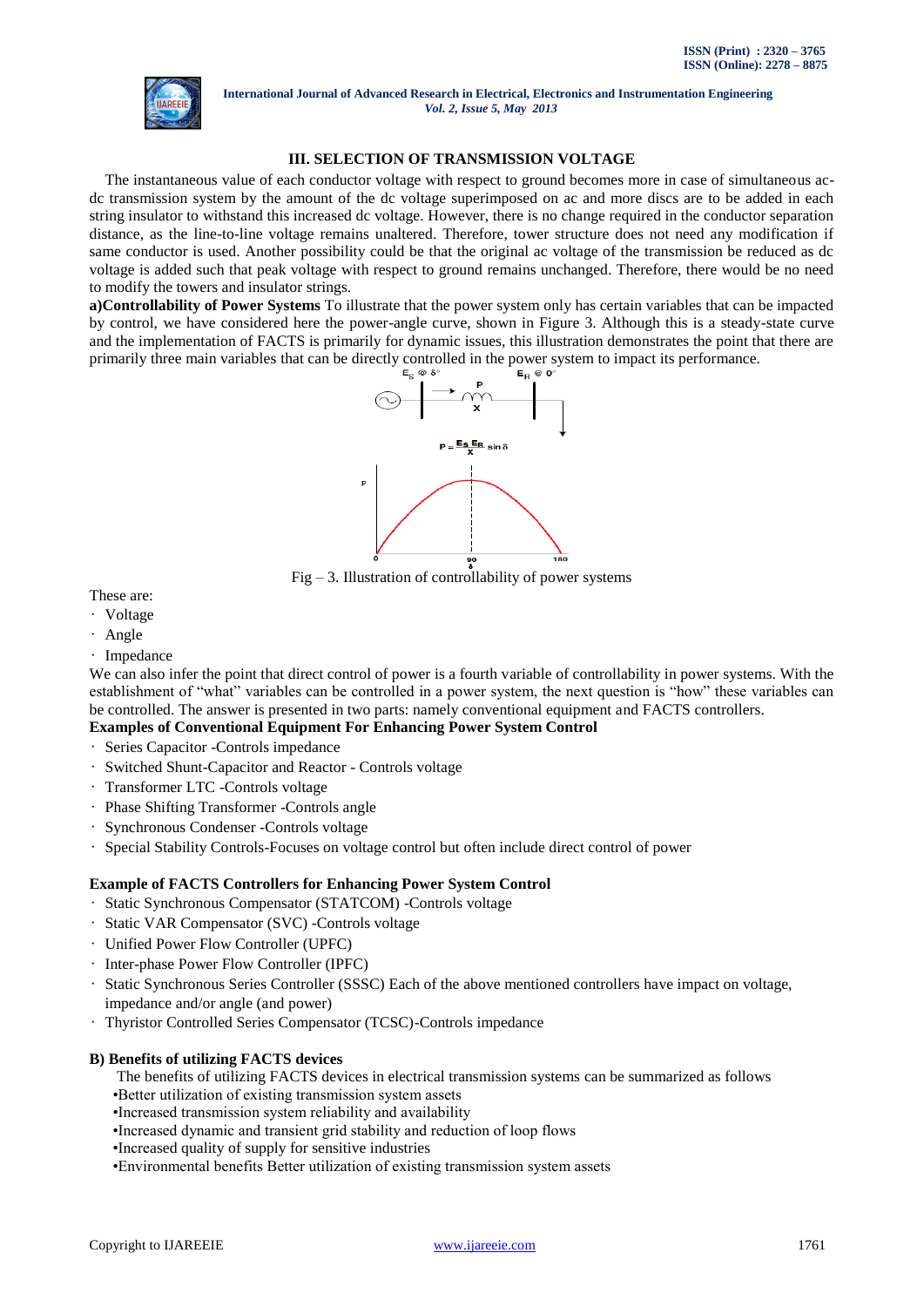

# **IV. PROPOSED APPLICATIONS**

- 1. Long EHV ac lines cannot be loaded to their thermal limit to keep sufficient margin against transient instability and to keep voltage regulation within allowable limit, the simultaneous power flow does not imposed any extra burden on stability of the system, rather it improves the stability. The resistive drop due to dc current being very small in comparison to impedance drop due to ac current, there is also no appreciable change in voltage regulation due to superimposed dc current.
- 2. Therefore one possible application of simultaneous ac-dc transmission is to load the line close to its thermal limit by transmitting additional dc power. Figure4 shows the variation of Pt/Pac for changing values of k and x at unity power factor. However, it is to be noted that additional conductor insulation is to be provided due to insertion of dc.
- 3. Necessity of additional dc power transmission will be experienced maximum during peak load period which is characterized with lower than rate voltage. If dc power is injected during the peak loading period only with V d being in the range of 5% to 10% of E ph, the same transmission line without having any enhanced insulation level may be allowed to be used For a value of  $x=0.7$  and V d =0.05 E ph or 0.10 E ph, 5.1% or 10.2% more power may be transmitted.
- 4. By adding a few more discs in insulator strings of each phase conductor with appropriate modifications in crossarms of towers insulation level between phase to ground may be increased to a high value, which permits proportional increase in Emax, Therefore higher value of Vd may be used to increase dc and total power flow through the line. This modification in the exiting ac lines is justified due to high cost of a separate HVDC line.
- 5. Control of D and J also controls the rectifier and inverter VAR requirement and therefore, may be used to control the voltage profile of the transmission line during low load condition and works as inductive shunt compensation. It may also be considered that the capacitive VAR of the transmission line is supplying the whole or part of the inductive VAR requirement of the converter system. In pure HVDC system capacitance of transmission line cannot be utilized to compensate inductive VAR.
- 6. The independent and fast control of active and reactive power associated with dc, superimposed with the normal ac active and reactive power may be considered to be working as another component of FACTS.
- 7. Simultaneous ac-dc power transmission may find its application in some special cases of LV and MV distribution system. When 3-phase power in addition to dc power is supplied to a location very near to a furnace or to a work place having very high ambient temperature, rectification of 3-phase supply is not possible at that location using semiconductor rectifier.

 In such place simultaneous ac-dc transmission is advantageous. In air craft 3-phase loads are generally fed with higher frequency supply of about 400Hz and separate line is used for dc loads. Skin effect restricts the optimum use of distribution wires at high frequency. Simultaneous ac-dc power transmission reduces both volume and weight of distributors.

# **V. EXPERIMENTAL VERIFICATION**

 The feasibility of the basic scheme of simultaneous ac-dc transmission was verified in the laboratory. Transformer having a rating of 2 kVA, 400/230/110V are used at each end. A supply of 3-phase, 400V, 50Hz are given at the sending end and a 3-phase, 400 V, 50 Hz,1 HP induction motor in addition to a 3-phase, 400V, 0.7 KW resistive load was connected at the receiving end. A 10 A, 110 Vdc reactor (Xd) was used at each end with the 230V zigzag connected neutral. Two identical SCR bridges were used for rectifier and inverter. The dc voltages of rectifier and inverter bridges were adjusted between 145 V to135 V to vary dc current between 0 to 3A. The same experiment was repeated by replacing the rectifier at the sending and and the inverter at receiving end by 24V battery and a 5A, 25 rheostat respectively, between Xd and ground. The power transmission with and without dc component was found to be satisfactory in all the cases. To check the saturation of zigzag connected transformer for high value of Id, ac loads were disconnected and dc current was increased to 1.2 times the rated current for a short time with the input transformer kept energized from 400V ac. But no changes in exciting current and terminal voltage of transformer were noticed verifying no saturation even with high value of Id.

# **VI. SIMULATION RESULTS AND DISCUSSION**

 The loadability of Moose (commercial name), ACSR, twin bundle conductor, 500-kV, 60-Hz, 600-km double circuit line has been computed. The sending and receiving end currents rises to a certain spike and then recovers gradually. In general the voltage of across the rectifier and inverter dips on the occurrence of fault whereas the current level spikes under fault conditions. The above results are obtained by using a Double line to ground fault in the distributed parameters for the double circuit line model. Under fault conditions the reactive power requirement increases as can be inferred from the graph. As the reactive power is utilized in the circuit hence the reactive power at the receiving end side is lowered to a negative value for example the voltage profile or the current or the sudden surge in the reactive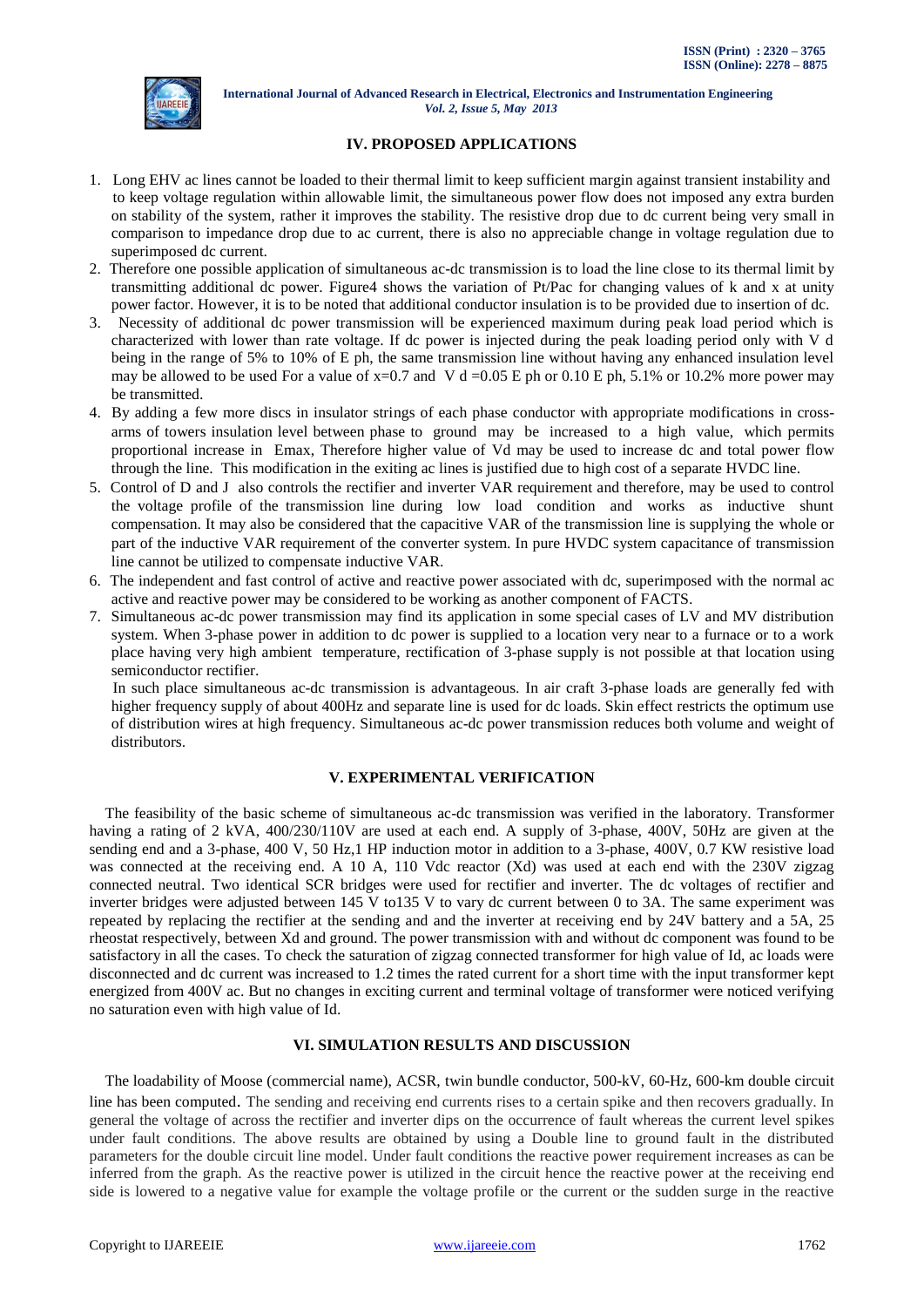

power requirement has inherent sluggishness, the system requires a long time to recover. But by using the simultaneous ac-dc model the transient response is increased and hence the transient stability.



Fig 4: Simulink Model (Double line circuit) using Simultaneous AC-DC Transmission



Fig 5: Sending end and receiving end voltages



Fig 6: Sending end Current, receiving end Current



Fig 6: Active and Reactive power



Fig 8:Combined ac-dc Current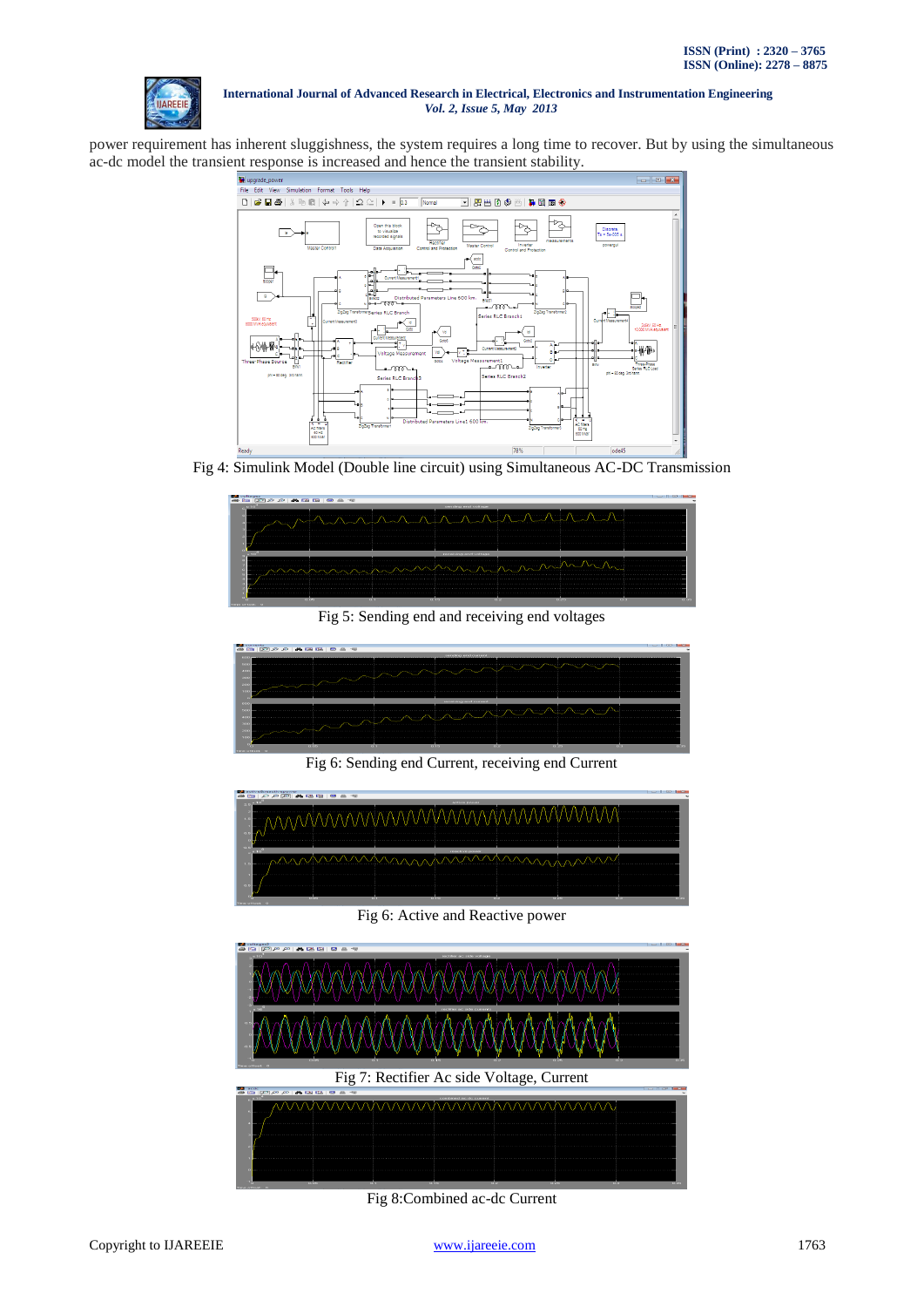



Fig 9: Rectifier DC side (voltage, Current), Inverter dc side voltage

 The stability is further enhanced because of quicker current control mechanism of HVDC blocks that is the rectifier and inverter blocks. In the control mechanism there is a master control and separately there is inverter and rectifier protection which works on VDCOL control procedures. Whenever the voltage dips on occurrence of a fault the current is restricted so the fault current is also decreased and the most significant thing is that it has very small time constant that is it works very fast.

| <b>Power Angle</b> | 30    | 45    | 60   | 75   |
|--------------------|-------|-------|------|------|
| AC Current(kA)     | 0.416 | 0.612 | 0.80 | 0.98 |
| DC Current(kA)     | 5.25  | 5.07  | 4.80 | 4.50 |
| AC Power(MW)       | 290   | 410   | 502  | 560  |
| DC Power(MW)       | 1685  | 1625  | 1545 | 1150 |
| Total Power(MW)    | 1970  | 2035  | 2047 | 1710 |

**TABLE I** COMPUTED RESULTS

# **TABLE II** SIMULATION RESULTS

| <b>Power Angle</b> | 30   | 45   | 60   | 75   |
|--------------------|------|------|------|------|
| Ps(MW)             | 2306 | 2370 | 2380 | 2342 |
| $P_{ac}$ (MW)      | 295  | 410  | 495  | 540  |
| $P_{dc}$ (MW)      | 1715 | 1657 | 1585 | 1498 |
| $P_{ac}$ loss (MW) | 12   | 30   | 54   | 82   |
| Pdc loss (MW)      | 280  | 265  | 241  | 217  |
| $P_R(MW)$          | 1988 | 2050 | 2060 | 1995 |

# **VII. CONCLUSION**

 A simple scheme of simultaneous EHV ac-dc power transmission through the same transmission line has been presented. Expressions of active and reactive powers associated with ac and dc, conductor voltage level and total power have been obtained for steady state normal operating condition. The EHV ac lines, because of inherent transient stability problem cannot be loaded to their maximum thermal limit. Here the conductors are carrying superimposed dc current with ac current. The added dc power flow is flawless and is not the cause of any transient instability. This thesis shows the possibility of converting a dual circuit ac line into simultaneous ac-dc power transmission block to improve power transfer as well as to achieve reliability in the power transfer. There is no physical alteration in insulator strings, towers and arresters of the original line .There is substantial gain in the loading capability of the line .There is a master controller which controls the overall current that is flowing in the lines so in case of fault also the current is limited and stability is enhanced . In LV and MV distribution system the proposed scheme may be applied in a workplace having high ambient temperature or fed with high frequency supply or with PV solar cells. Only the basic scheme has been presented with qualitative assessment for its implementation.

# **ACKNOWLEDGMENT**

We are thankful to Department of Electrical and Electronics Engineering of SHIATS, Allahabad & IIT BHU, Varanasi, India with whom we had useful discussions regarding HVDC, Performance of transmissions lines. Any suggestions for further improvement of this topic are most welcome.